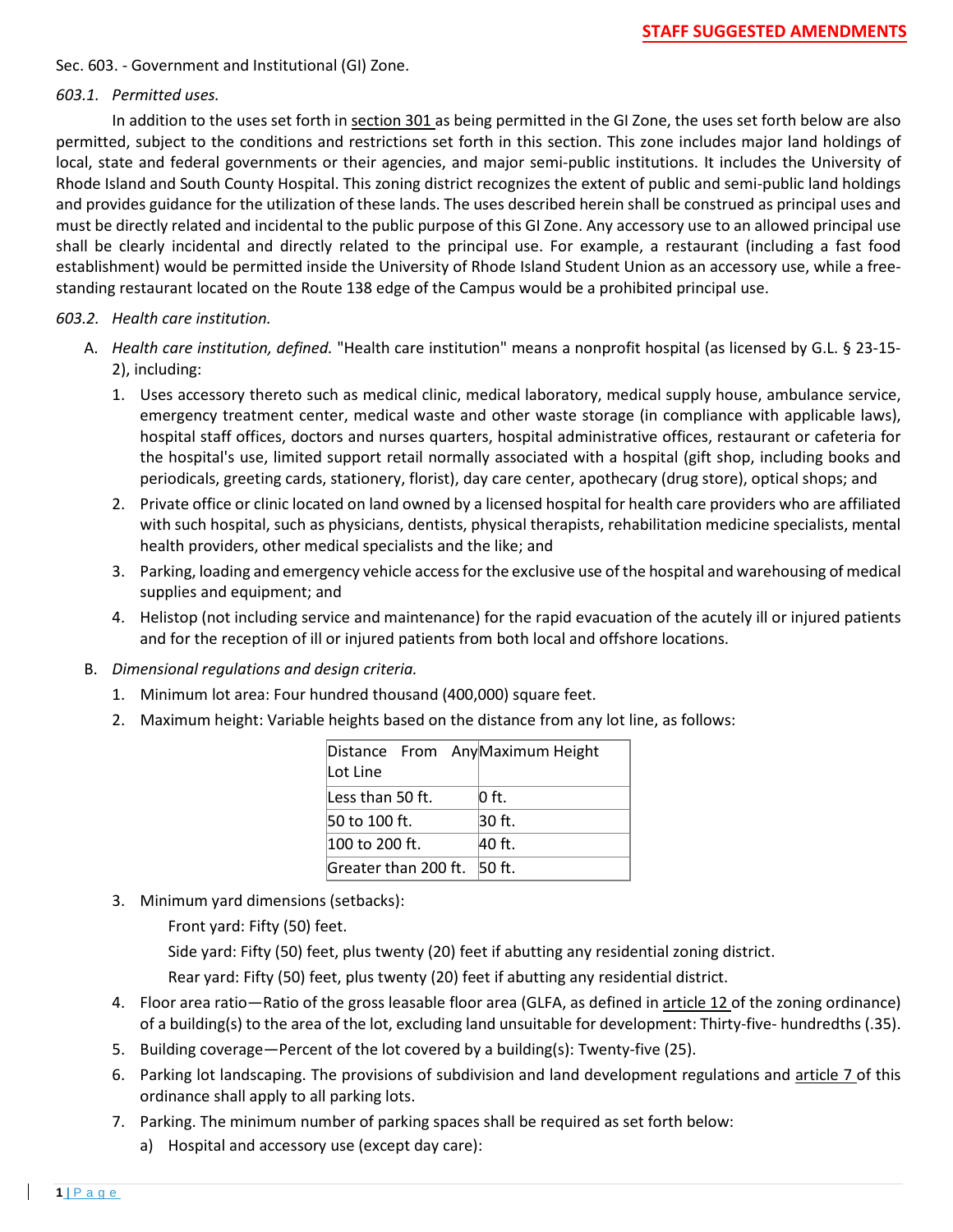Thirty-three-hundredths (.33) spaces per patient bed, plus

One (1) space per each staff or visiting doctor (calculated according to the largest number in attendance at any hour during an average day), plus

One (1) space per employee (full time equivalent), including nurses and volunteers (calculated according to the largest number in attendance for any work shift during an average day), plus

One (1) space per two hundred fifty (250) square feet GLFA for outpatient medical care facilities, plus One (1) space for each hospital-owned vehicle.

- b) Private office or clinic: One (1) space per two hundred fifty (250) square feet GLFA for private office space.
- c) Day care: Two (2) for each classroom in a day care facility but not less than six (6) for the building. Note: Space used for a helistop shall not be counted towards the minimum required parking.
- 8. Loading. One (1) loading dock(s) per one hundred thousand (100,000) square feet GLFA.
- 9. Lighting. See section [704] of the zoning ordinance.
- 10. Signs. Signs for health care institutions in public zoning districts shall be governed by the following:
	- a) There shall be no more than four (4) freestanding signs located along adjacent streets to identify health care institutions, major buildings, entrances/exits, uses or activities. The top of such sign shall not be more than eight (8) feet above the ground, and shall not exceed an area of thirty-six (36) square feet per side.
	- b) There may be one (1) wall-mounted or freestanding sign for each principal building or, if part of a larger complex of buildings, one (1) wall-mounted or freestanding sign for each major wing or section of the complex. For institutions having less than two hundred thousand (200,000) square feet of GLFA, there shall be a maximum of eight (8) such wall-mounted or freestanding signs. For institutions having two hundred thousand (200,000) square feet or greater GLFA, there shall be one (1) additional wall-mounted sign or freestanding sign permitted for each fifty thousand (50,000) square feet GLFA above two hundred thousand (200,000) square feet. The maximum size of each wall-mounted sign or freestanding sign shall be thirty-six (36) square feet

In addition to the above wall-mounted signs or freestanding signs, there may be one (1) wall-mounted sign identifying each building entrance primarily providing access for emergency treatment or ambulance service, not to exceed one hundred ten (110) square feet in area.

- c) Signs may be either wall-mounted or freestanding.
- d) Signs may be illuminated or indirectly illuminated.
- e) The provisions of section 811, Signs Prohibited in All Zoning Districts, shall apply.
- f) The provisions of section 880, Off-Site Directional Signs, shall apply.
- g) The provisions of section 810.E regarding on-site instructional or directional signs shall apply, provided that there shall be no maximum number of signs for each applicable activity and that wall- mounted signs shall not exceed six (6) square feet and freestanding signs shall not exceed twelve (12) square feet per side.
- C. *Institutional Master plan requirement.* All health care institutions shall file a master planan Institutional Master Plan (herein after referred to as a Master Plan) with the planning board, which shall be in compliance with the use and dimensional requirements of this ordinance and the town's comprehensive planTown's Comprehensive Plan and which shall be approved by the planning board asunder the framework of a major land development projectDevelopment Plan Review application.
	- 1. *Purpose.* A master planMaster Plan is required to promote the orderly growth and development of healthcare institutions whileby preserving neighborhood character- and historic resources while maintaining consistency with the Town's Comprehensive Plan and adopted land use policies. The master planMaster Plan shall detail existing site conditions as they relate to land use and all improvements anticipated over the next five (5) years. This information shall be a statement, in text, maps, illustrations, or other media of communication that is designedused to provide a basis for rational decision making regarding the long term physical development of the institution. The plan- In order to achieve the goals and objectives of the plan, the Master Plan shall include an implementation element which defines and schedules for a period of five (5) years or more, identifies the specific public actions to be undertaken in order to achieveby the goals and objectives of institution over the planfollowing five (5) years or more.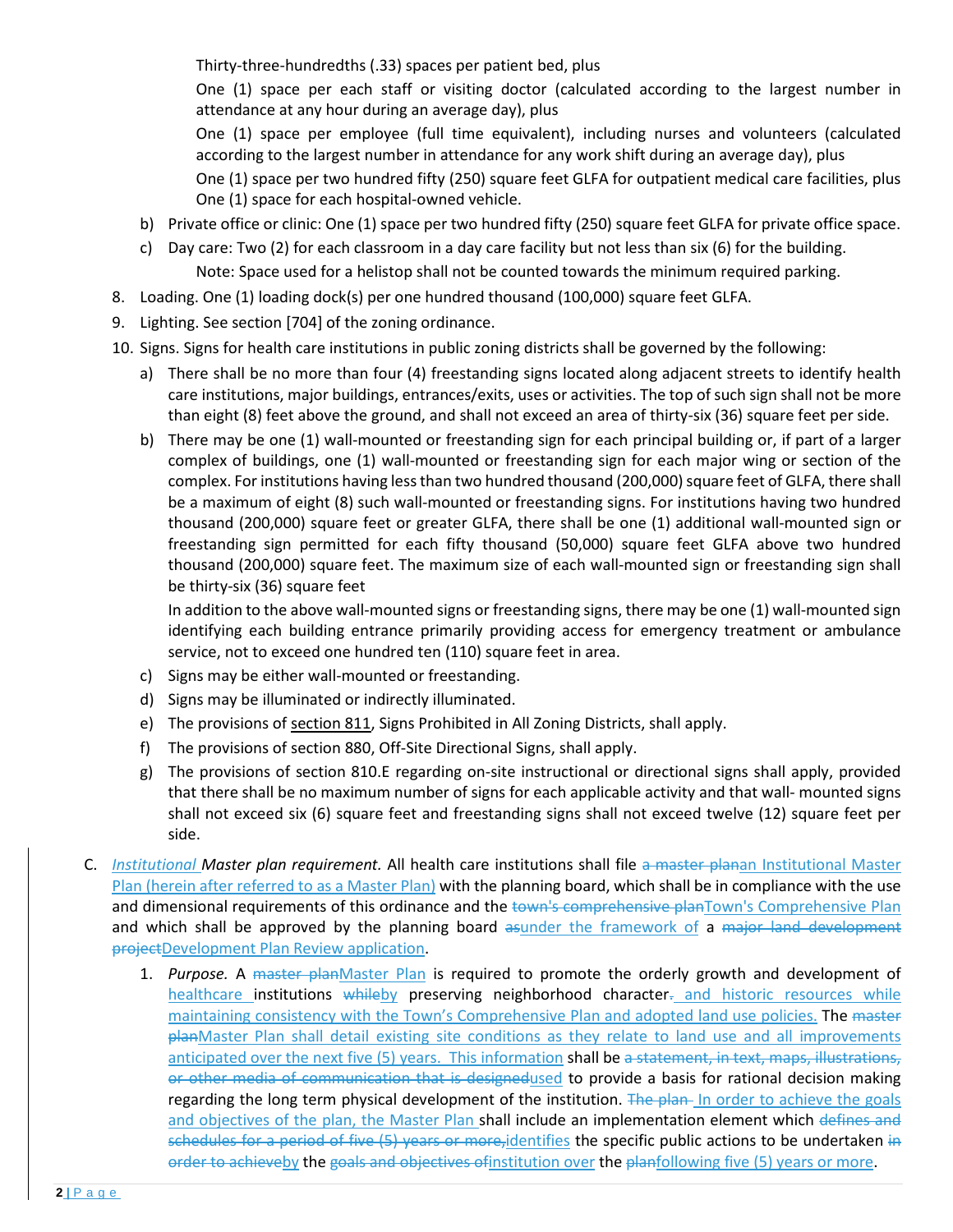- 2. *Filing requirements.* HeathHealth care institutions shall file with the planning board a master planPlanning Board a Master Plan within six (6) months following the adoption of this ordinance. Said institution shall review its master plan five (5) years following the first approval, and, and within every five (5) years thereafter (regardless of any intervening changes) to determine if). No later than six (6) months prior to the expiration of an approved Master Plan, said institution shall make submission to the Planning Board with the following information:
	- a. A letter outlining the improvements that have been made since the existing Master Plan was last approved, including confirmation that all improvements completed are consistent with the previously approved plan; and
	- $-$ b. A new and/or revised Master Plan for review and approval. The submitted Master Plan may take the form of either a new plan (assembled in accordance with these regulations) or revised version of the previously approved plan which shall include a cover letter explaining any changes are being considered or proposed. If changes are not proposed, the institution shall notify the planning board in writing that the current master plan is valid for another five (5) years.to said plan that have been forecasted by the institution. The master planMaster Plan may be amended by the institution not more than two (2) times within any five-year term and such amendmentupon submission to and approval by the Planning Board at any time provided that the proposed amendments shall be submitted notholess than six (6) months prior to any planned construction of a new building, the demolition of any existing building, and/or any addition to an existing building which will increase the size of such existing building by five hundred (500) square feet GFLA, or the demolition of any existing buildingany improvement or modification that increases the need for additional parking and/or increases the peak hour traffic (AM and/or PM by more than 5%). Previously approved Master Plans that have exceeded the (5) year approval window shall be considered expired. Building permits for any improvements, scheduled or otherwise, shall not be issued by the Town for any health care institution with an expired Master Plan.
- 3. *Review and approval.* A master planMaster Plan shall be subject to the procedure for review and approval set forth in the subdivision and land development regulations of the Town of South Kingstown, Article V.C.4., Major LandIV.F., Special Requirements – Development Plan Review.
- 4. *Master plan contents.* The master plan*Pre-submittal Public Workshop.* Prior to formal submittal of a Master Plan for Planning Board review and approval, the institution shall conduct a minimum of one (1) public workshop meeting to discuss the contents of the Master Plan and all anticipated improvements with community residents and said work shop shall be open to the general public. Notice for such meeting shall be mailed, utilizing the United States Postal Service Certificate of Mailing Form (PS Form 3817) to all abutting property owners within five hundred (500) feet from the perimeter of the subject parcel(s) no less than seven (7) days prior to the meeting. This meeting shall be held in an accessible (ADA) meeting space open to the public.
- 5. *Public Hearing Required.* All Master Plans submitted for review and approval by the Planning Board shall require a public hearing which shall require the same public notice procedures outlined within Article V.4.r and V.4.s, Procedure for Review and Approval of Plats and Plans, Major Land Development Projects and Major Subdivisions, except that the Notice Area for said public notice shall be five hundred (500) feet from the perimeter of the subject parcel(s).
- D. *Master Plan contents.* The Master Plan shall, at a minimum, contain the following:
	- 1. Mission statement of the hospital, including its relationship with the neighborhood and community in which it is physically situated.
	- 2. A list of all existing buildings owned or leased by the hospital, with the following information, provided in tabular form, using the following as column headings:
		- Building, by name or address.
		- Exterior size or footprint.
		- Height in stories and feet.
		- Physical condition.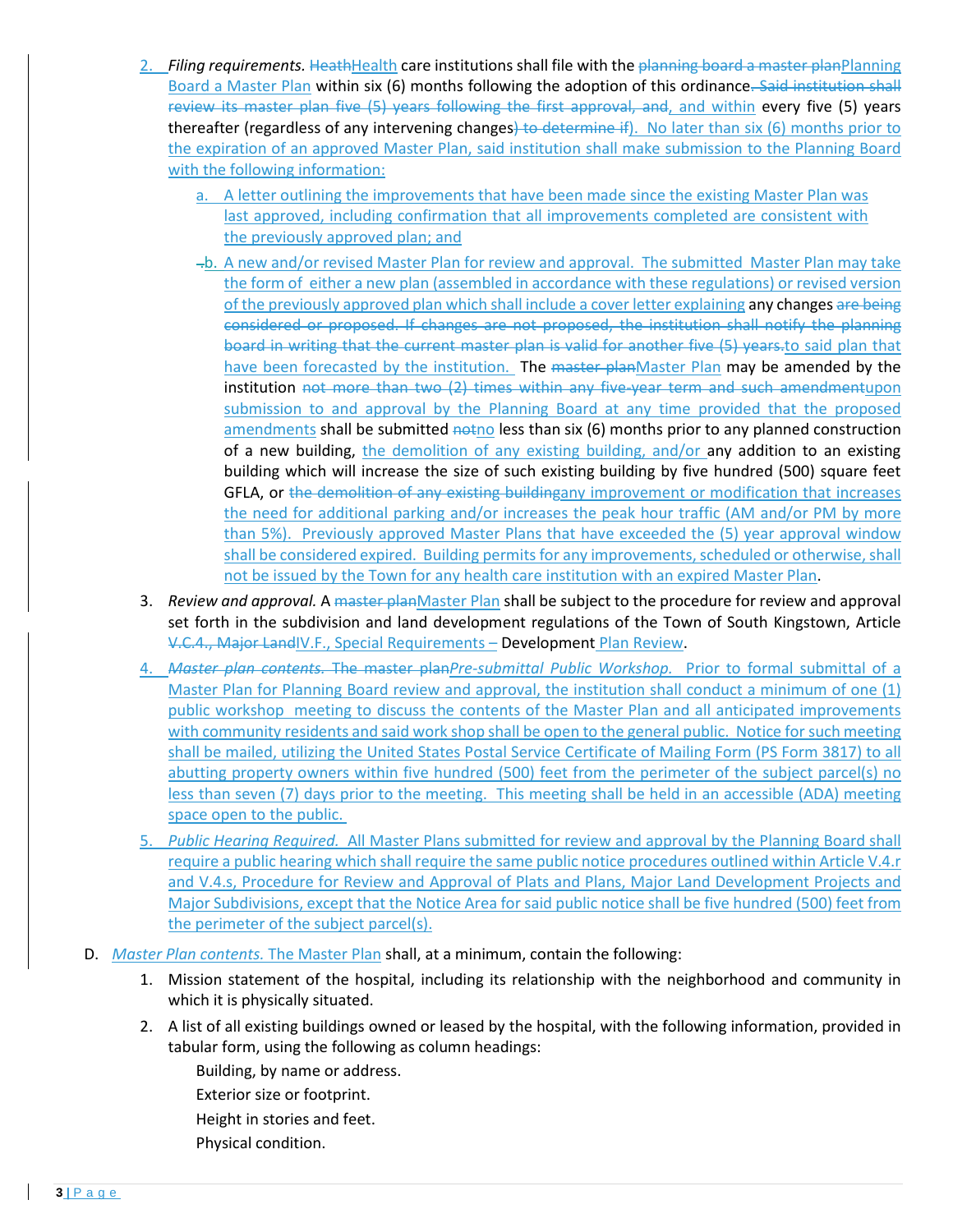Primary use.

Percent used for patient care.

Percent used for administrative offices.

Accessory use or ancillary use.

Calculated interior Gross Floor Areas (GFA) for categories of services types

Identification of allocated parking spaces associated with the uses within the building

- 3. Statement of  $t_{en-10}$  year goals and  $f_{iwe}$  year objectives and means and approaches through which such goals and objectives may be reached.
- 4. Parking and Circulation planAnalysis indicating existing and proposed vehicular access, parking configurations, pedestrian sidewalks and general circulation layout of the campus. The circulation plananalysis shall be prepared by a registered professional Traffic Engineer selected by mutual agreement of the town and applicant, and paid for by the applicant. The circulation plan shall address all on- and offsite impacts onto adjacent streets and is required to examine alternative access scenarios.. In addition, the plananalysis shall address the adequacy of on-site traffic circulation, parking and loading, sidewalk/pedestrian circulation, delivery, and emergency access and related circulation issues-, including the location of all parking on and off the campus. The analysis shall clearly identify:
	- i. The number of parking spaces that exist (both on and off-site) and the number of parking spaces that are required in accordance with Section 603.2.B.7 of this ordinance;
	- ii. The location of any new spaces required as a result of any proposed development; and,
	- iii. Other information deemed appropriate.

If the analysis shows that the subject property is not incompliance and/or anticipated projects are or will not be in compliance with Section b.7 above, the applicant may seek an exemption per Section E below.

- 5. Proposed changes in land holdings of the institution including property to be purchased and/or sold, proposed street(s) to be abandoned, and/or any new streets andor driveways to be established including private rights-of-way.
- 6. Proposed changes in land use within the hospital's campus and grounds.
- 7. Proposed capital improvements including new structures, additions to existing structures, parking garages, parking lots, driveways, access roads, and landscaped areas or buffers. Major repairs that affect the building and/or campus grounds shall be included. The plan shall, at a minimum, identify the location of such improvements (on a map of the campus), the footprint and exterior dimensions of any new structure, height in stories and feet, proposed uses and associated GFAs, including primary and accessory uses, parking and loading to support such uses, and landscaped buffers.
- 8. For any new building or addition to an existing building that has building plans, including scaled plans and elevations, such plans and drawings shall be included in the master plan. For building plans, including additions to existing buildings, that are in the conceptual planning stages and architectural drawings are not available at the time of submission of the master plan, the planning board shall require, as a condition for approval of the master plan, that when such architectural drawings are prepared, they shall be submitted for development plan review, pursuant to the subdivision and land development regulations. review and approval by the Administrative Officer for consistency and compliance with the approved Master Plan prior to the issuance of a building permit for construction of any new building and/or addition. The Administrative Officer may determine that the size and scope of the construction project is beyond their purview to approve and may recommend the application be submitted to the Planning Board for review and approval.
- 9. Proposed demolition of any building, structure, parking garage, parking lot, or any other campus facility.
- 10. A parking plan that shows the location of all parking on and off the campus. The plan shall identify: the number of parking spaces that exist and the number that are required; the location of new spaces required as a result of any proposed development; and, other information deemed appropriate.
- 11.10. The master planMaster Plan shall contain text and maps to facilitate the review process.
- 12.11. A copy of the certificate of need, required as a precondition to license of any new or additional